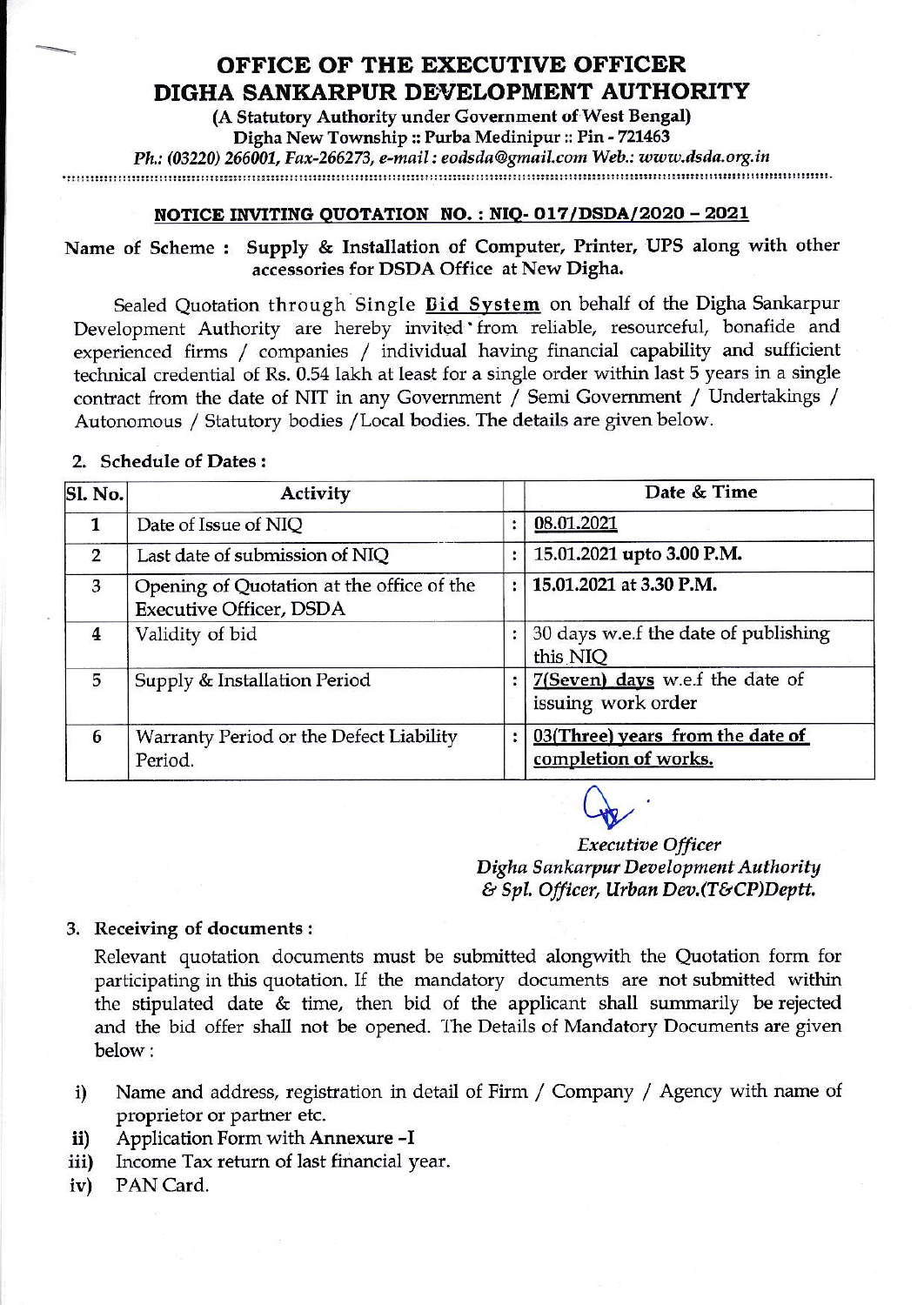GST registration certificate.

- Trade License. vi)
	- Note: The quotation will be summarity reiected if any of these documents are not submitted. Original documents shall have to be shown if required by the authority.
- 4.1.1 If the applicant is an authorized signatory he should submit document of authorization in his favour along with the application. In case of Partnership firm, copies of the partnership deed are to be submitted along with the quotation document.

### 4.1,2 Penalty for suppression / distortion of facts :

If any bidder fails to produce the original hard copies of the documents or any other documents within the specified time frame stated above or if any deviation is detected in the hard copies during any time of the tendering process or even after the issuance of supply order, the bidder will be suspended from participating in the quotation platform for a 2 (two) years.

#### FINANCIAL BID : 4.2

- 1. Rate shall be quoted item wise specified in Quotation form.
- 2. The rate is to be quoted both in words and figures clearly in the specified space of the BOQ Sheet
- 3. The rate quoted by bidder shall be inclusive of all elements of taxes and duties, demands, etc.
- 4. The bidder shall include income tax, GST, CESS etc. as applicable if any, toll, ferry charges, local charges, royalties, turn over tax and all other charges as applicable while quoting the rate.
- 5. Lowest valid rate may be accepted, however, the undersigned does not bind himself to do so and reserves the right to reject any or all the quotations, without assigning any reason and also reserves the right to split the work amongst more than one bidders.
- 6. Bidders are requested to be present in person during the opening of technical and financial bids.
- Financial bid will be opened who are technically eligible. 7.
- DSDA takes no responsibility for any delay/loss/non-submit of quotation' 8,
- Bidder can approach only the Assistant Engineer (Electrical), DSDA for any clarification with respect to this quotation. 9.
- The decision of authority with respect to this quotation is final and binding. 10.
- All corrections in the quotation should be signed with date by the Bidder. Each of the quotation document must be signed by the Bidder. 11.
- No advance will be paid to the Agency. 72.
- Discretion of the authority inviting quotation The quotation inviting authority reserves the right to accept or to reject any or all applications/tenders without assigning any reason whatsoever.  $_{\rm L}$   $_{\rm d}$  11  $_{\rm L}$ 13.
- The Change of dates and any other amendment in this regard shall be informed on website i.e. www.dsda.org.in 14.

Executive Officer Digha Sankarpur Development Authority  $&$  Spl. Officer, Urban Dev.(T&CP)Deptt.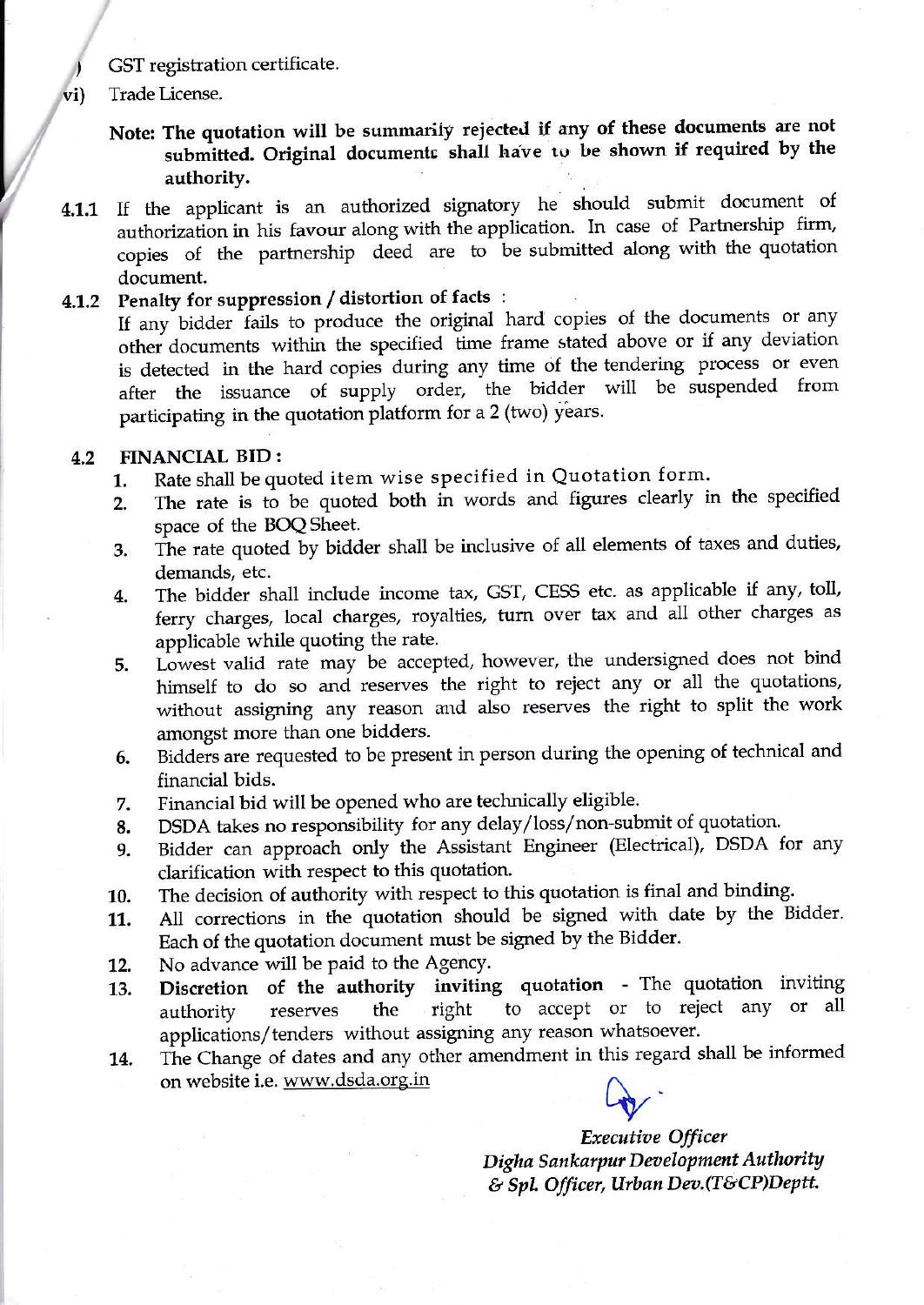#### /DSDA/2020-21 lemo No.:  $48$

Copy forwarded for information to :-

- 1. The Hon'ble Chairman, Digha Sankarpur Development Authority.
- 2. The Hon'ble Vice-Chairman, Digha Sankarpur Development Authority.
- 3. The District Magistrate, Purba Medinipur.
- 4. The Additional District Magistrate & Additional Executive Officer, Purba Medinipur Zilla Parishad, Tamluk, Purba Medinipur.
- 5. The Sub-Divisional Officer, Contai, Purba Medinipur.
- 6. The Block Development Officer, Ramnagar-I & II & Executive Officer, Ramnagar I & II Panchayet Samity.
- 7. The District Information & Cultural Officer, Purba Medinipur
- 8. The District Informatics Officer, NIC, Purba Medinipur, Tamluk with a request to publish it in the official website of Purba Medinipur District.
- 9. Reception / Notice Board.

**Executive Officer** Digha Sankarpur Development Authority & Spl. Officer, Urban Dev. (T&CP)Deptt.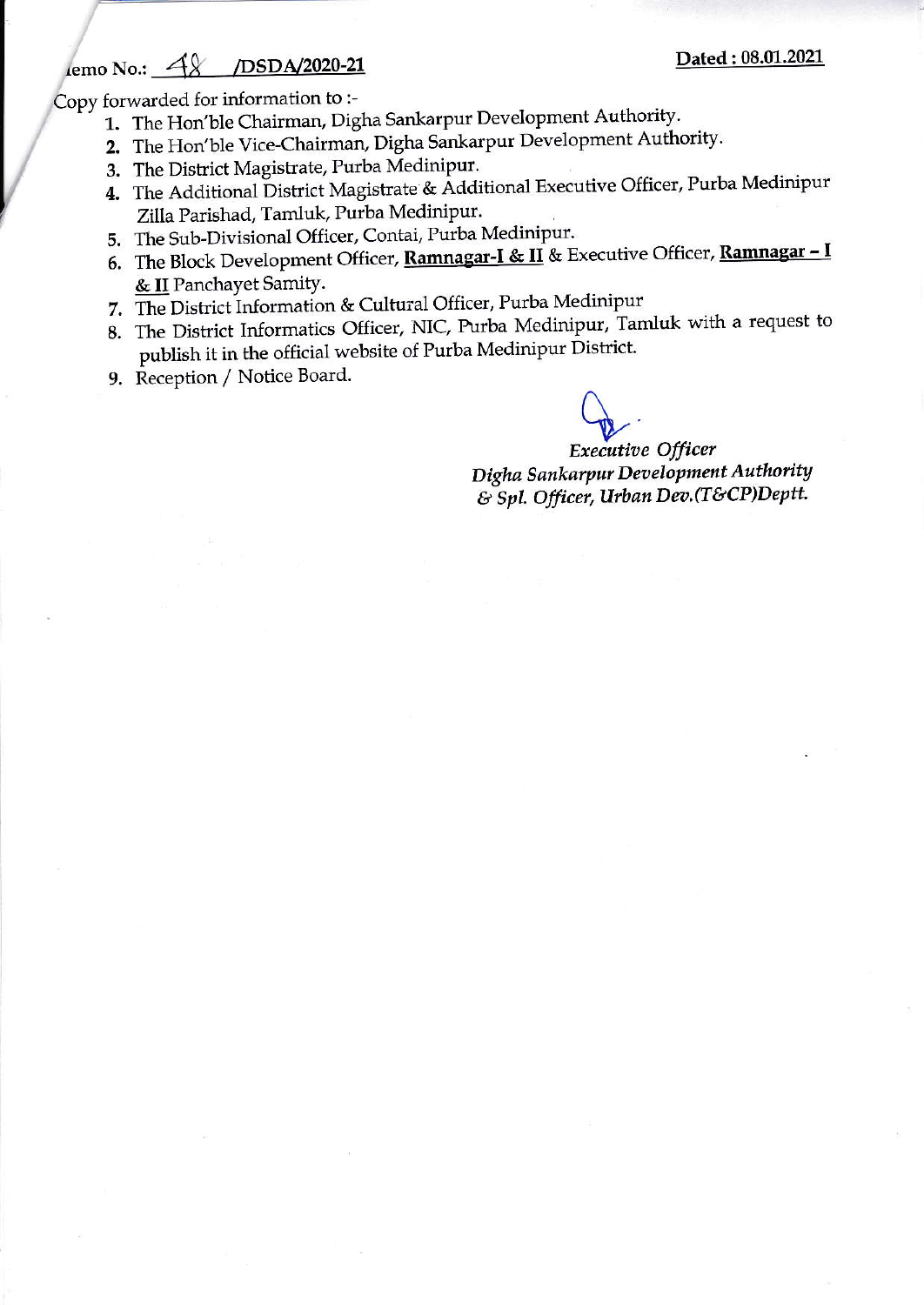### **ANNEXURE - I**

## **APPLICATION FOR NIQ**

To The Executive Officer, Digha Sankarpur Development Authority, Digha :: Purba Medinipur.

> Ref: - Tender for

(Name of work).

N.I.Q. No.: \_\_\_\_\_\_\_\_\_\_\_\_(SI. No. \_\_\_\_)/DSDA/ 2020-2021.

Dear Sir,

Having examined the NIQ documents, I/we hereby would like to state that I/we will fully accept all your conditions and offer to supply & install the materials as per NIQ stated above. I/We also agree to remedy the defects after/during installation of the above work in conformity with the conditions of contract, specifications and addenda.

|                              | Dated this $\frac{1}{202}$ day of $\frac{202}{202}$         |  |
|------------------------------|-------------------------------------------------------------|--|
|                              |                                                             |  |
|                              |                                                             |  |
| Duly authorized to sign bids | In the capacity of :<br>for & on behalf of (Name of Firm) : |  |
|                              |                                                             |  |
|                              |                                                             |  |
|                              |                                                             |  |
|                              |                                                             |  |
|                              | E mail ID:                                                  |  |